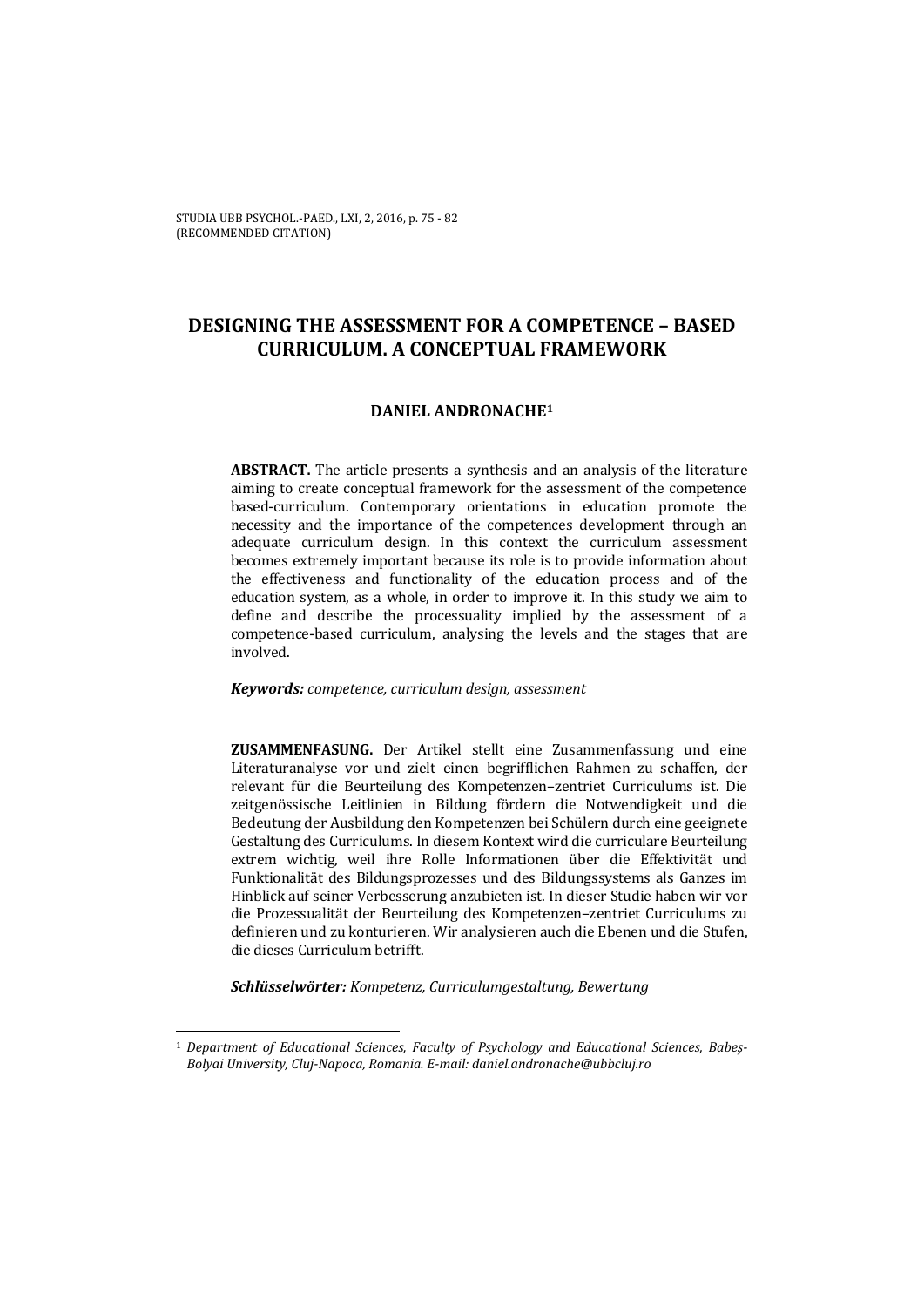# **1. Introduction. Some consideration about competence and competence‐based curriculum**

In the specialized literature there are a variety of definitions and approaches of the concept of competence, each of them trying to emphasize its importance and its necessity for the professional and personal development of the students.

According to Webster's Online Dictionary, the concept of competence was firstly used in English literature before 1590. But according to Barrett  $\&$ Depinet (1991), the human resources work of David McClelland, since 1973, "Testing for Competence Rather than for Intelligence" can be considered the reference point in the rise of this concept. In this paper the author argues that assessing the intelligence level and the personality assessment can not be considered sufficient predictors of the performance, so the competence assessment can be a good and a reliable alternative. So it seems that the concept of competence in education emerged from the first acceptances related to human resource field as a possible response to satisfy the requirements of socioeconomic environment. Therefore, although the concept of competence is increasingly used nowadays in the literature, and also in educational practice, there is not an unanimously accepted perspective to define it.

Just because we can not appreciate that a perspective or another is wrong or incomplete, Stoof et al (2002), considered that the absolutization of a definition belongs of a objectivist paradigm, meaning that the objectivists are those who believe that in all fields there is an irrefutable truth, an absolutely truth. So, Stoof et al (2002) claims that *a consensus and a single definition of the competence concept is impossible*. Therefore, the optimal approach to defining the concept of competence is *the constructivist approach*. From the perspective of this approach *the definition itself is not important but the issue is whether that definition has proved adequate and reliable in the context in which it was used*. Therefore, considering Stoof's approach and the most convergent approaches of the concept of competence (Parry, 1996; Mirabile, 1997; Jeris & Johnson, 2004; Dooley et al., 2004; Bocoş, 2008; Potolea & Toma, 2010, Andronache, 2014), in the educational context it can be considered adequate and reliable the approach that defines the *competence as a set of knowledge, skills and attitudes that interact in a systemic way and ensures constant and efficient performance of the various tasks required by the characteristics of the educational process* (Andronache, 2014).

Starting from the concept of competence, current educational theory and practice began to enforce more strongly the deigning of a curriculum that is focused on competences development. Seen as a whole, a competence-based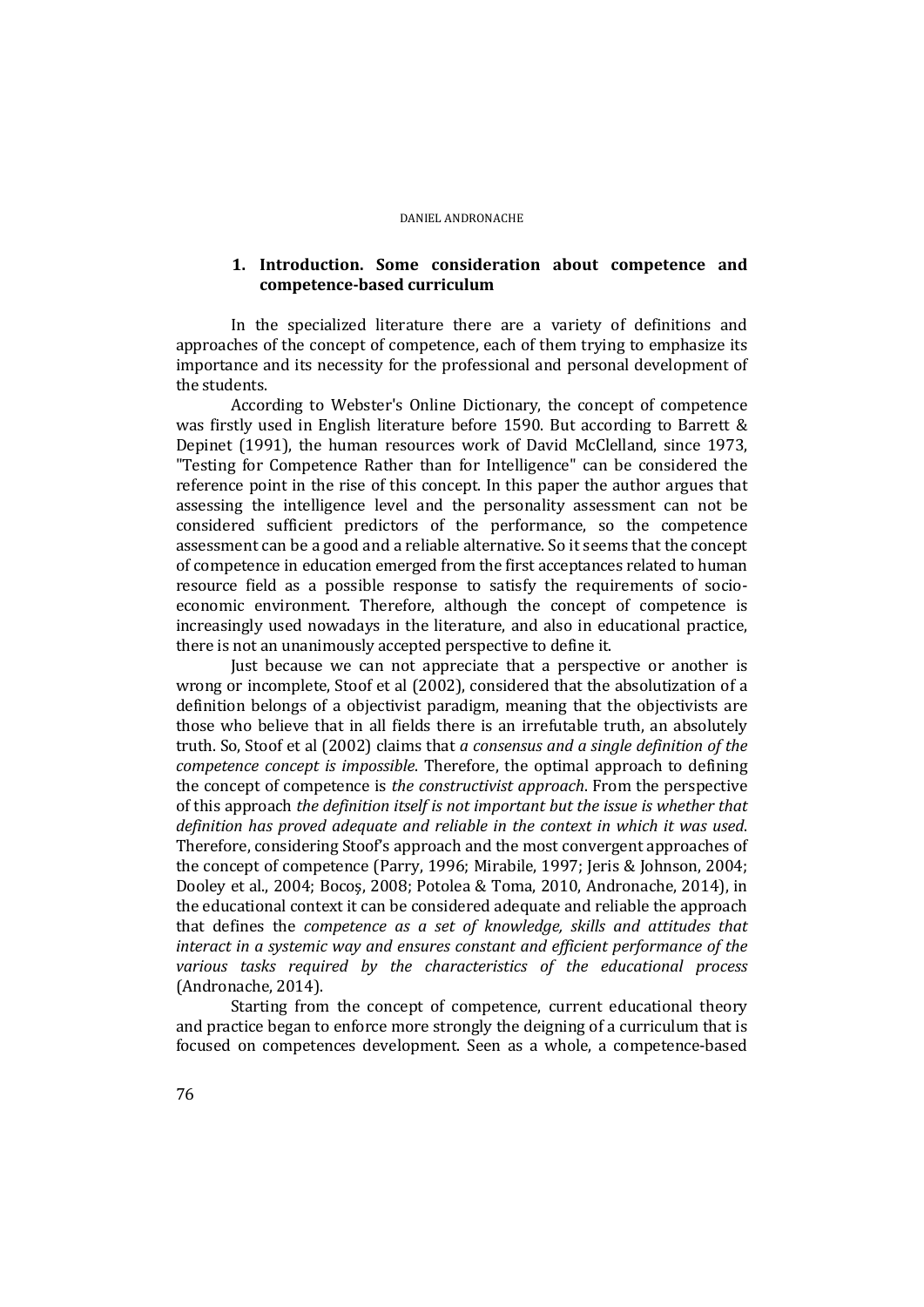curriculum aims to train the students through a coherent and functional integration of knowledge, skills and attitudes, so its main purpose is that students do not passively acquire information. Therefore, the competencebased curriculum promotes the active learning in order that the students develop their motivation for learning and meet social demands by developing specific competences, not only professional competences but also transversal competences such as communication, problem solving, critical and creative thinking etc. (Teichler, 1998; Bennet, Dunne & Caree, 1999; Korthagen, 2004).

By making a complex synthesis of the specialized literature, Kouwenhoven  $(2010)$ , identifies the main characteristics of a competence-based curriculum: *it is geared towards professional practice, promotes student‐centred learning, has in its centre the learning process, has a constructivist approach, promotes the creation of learning situations focused on competences development, is implicitly focused on developing transversal competences*. Other synthesis emphasize theories apparently different but basically converging, which together contribute substantially to the scientific rationale of the competence-based curriculum. In this respect we refer to *the learning outcomes‐based approaches, standards‐ based approaches and student‐centred learning approaches* (Andronache, 2014). The obvious convergence of all these curricular approaches is their firm opposition to the content‐based curriculum and therefore to the curricular models in which the student is passive, and only accumulate information. The analysis of the literature may lead to the conclusion that the competence-based curriculum is conducted by multiple theories and researches. The point of maximum convergence of these is given by the need to integrate knowledge, skills and attitudes in a coherent and functional way. However, it can be concluded that the design of the competence-based curriculum is a dynamic one, involving different stages and being organized in a systemic manner (Andronache, 2015).

### **2. The concept of competence‐based curriculum assessment**

We can not speak about a coherent design of the competence-based curriculum in the absence of a coherent vision on how to measure the effectiveness of it. Therefore, in general, the assessment of formal education is approached as a pedagogical demarche that aims to provide information about the effectiveness and functionality of the process and of the education system as a whole with the aim of improving it.

As a pedagogical practice the assessment was necessary after the creation of the first institutionalized forms of education, but its theoretical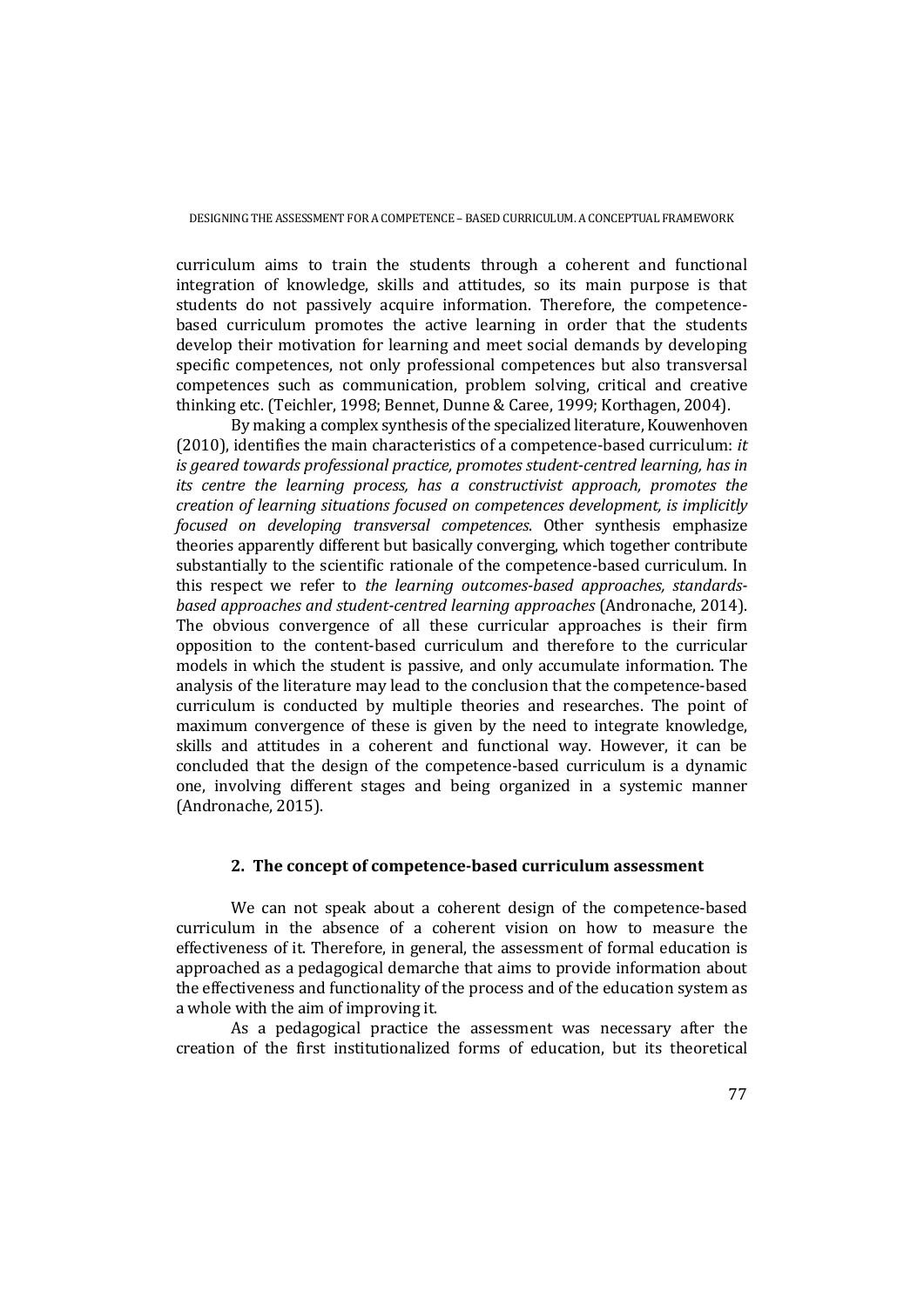foundation and argumentation was made for the first time in 1949 by Ralph Tyler, in the work "Basic Principles of Curriculum and Instruction". As indicated by Nevo (2006), Tyler gave special attention to the assessment of the students' acquisitions, as a result of the teaching-learning process, then integrating it as a fundamental element in the process of curriculum design. After the 1970 assessment was widened, mainly in USA, from the classroom to the curriculum, to the educational programs and then to the system.

In general, most contemporary theories approach the assessment as an integrated part of the educational process, which aims to identify the effectiveness, the relevance, the importance, and the success of the educational programs, by reference to a predetermined system of indicators. So, regarding the definition of the competence-based curriculum assessment, we consider that this is a complex process that aims to identify, at different levels and from multiple sources, information about the curriculum efficiency and about the extent to which established competences were developed, but also to analyze and to use this information primarily for the purpose of curricular improvement and adjustment.

# **3. Processuality of the competence‐based curriculum assessment. Stages and levels**

Because, as we mentioned, curriculum assessment is a dynamic and complex process, Nevo (2006), identifies five major stages of the assessment process of a curricular program. These stages are necessary to provide a comprehensive view on the effectiveness of a competence-based curriculum:

- The understanding of the assessment issues;
- The planning of the assessment;
- $\bullet$  The data collection:
- The data analyze;
- The data reporting.

**The understanding of the assessment issues** is the stage of *reflection on the assessment proces*s, establishing its purpose and *establishing the criteria* for obtaining information about the curricular process. This is basically the foundation stage of the assessment in order to reduce the risk for an evaluation without a clear purpose.

**The planning of the assessment** involves *formulating specific objectives of* the *assessment*, determined after the analysis developed in the first stage and on the basis of the criteria proposed. The assessment planning also involves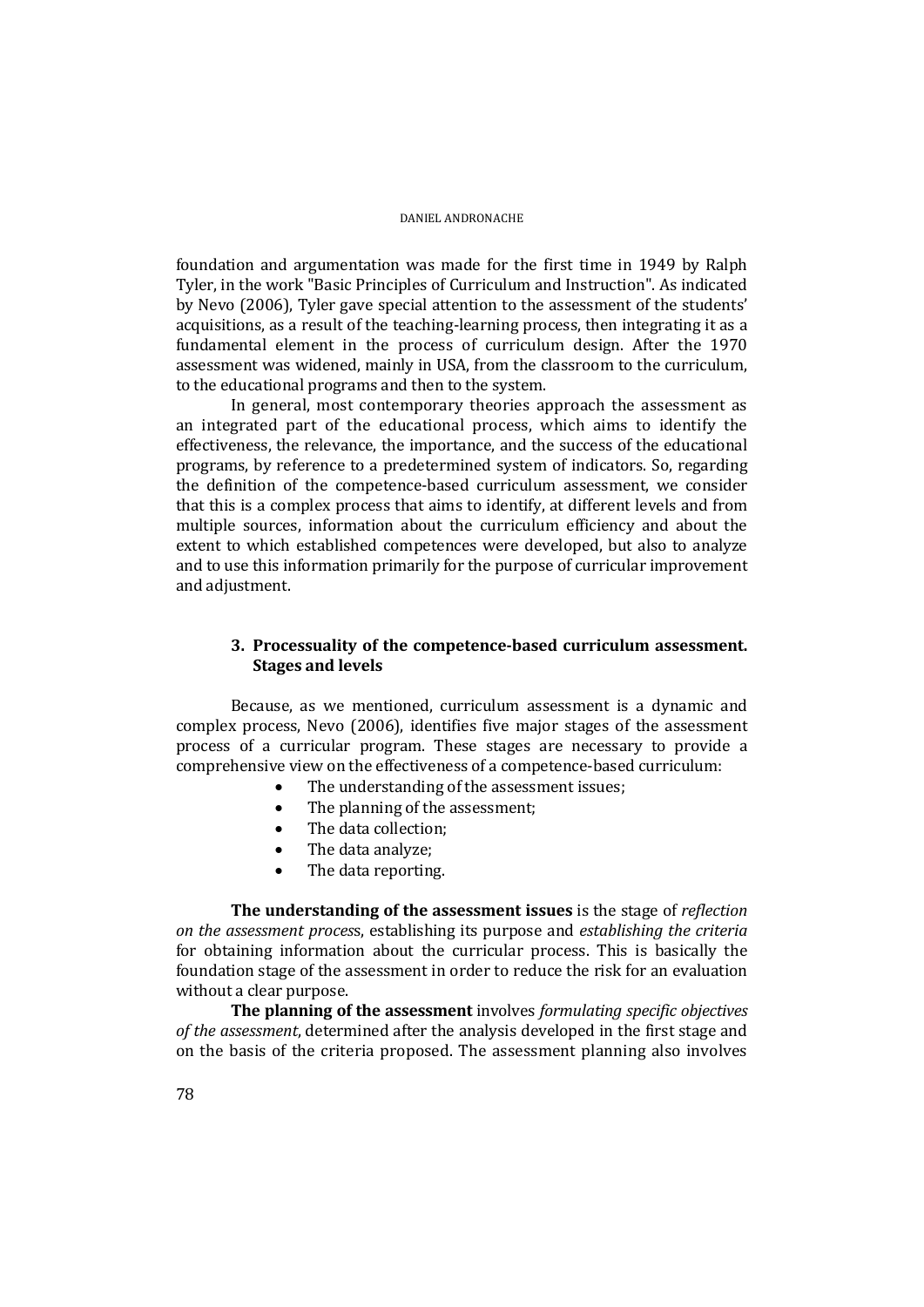DESIGNING THE ASSESSMENT FOR A COMPETENCE - BASED CURRICULUM. A CONCEPTUAL FRAMEWORK

the setting of its *duration*, identification of *the methods and procedures*, identification of *data collection tools* as well as the identification of the *samples of subjects* (makers in curriculum design, teachers, students, parents, socioeconomic partners, civil society).

**The data collection stage** is the stage where *methods and assessment tools are applied* to the selected samples from various levels of the education system (macro-, medium- and micro level). This stage is an important one because the accuracy of the data collection determine the quality assessment made; therefore a non-rigorous collection and analysis causes erroneous reporting data which can in this way lead to an inconsistent decisions with the educational reality.

**The data analyze,** is made after their collection and *involves statistical and qualitative gnalysis*. Data analysis will be done according to the criteria established in the first stage of curricular assessment, having the role to provide relevant and accurate information about the effectiveness of the curriculum and of the students' competence level development. Information obtained at this stage will be sources for the curricular improvement and for the subsequent decisions for the curricular review.

**The data reporting** represents the final stage of the curricular assessment and involves *informing educational policy makers, and also teachers, students, parents or society, of the results of the assessment process*. In this stage solutions are also proposed and recommendations are made regarding improving aspects identified as dysfunctional after analysing of data.

So, all those stages described above, are aimed to ensuring both summative and formative assessments. Thus, the assessment of a competencebased curriculum can fulfil 3 main functions: collecting information about the curriculum, curriculum validation and improvement (Nevo, 2006).

Another curricular assessment model is developed by Kirkpatrick  $(1994)$ , apud. Wolf, et al.  $(2006)$ . The author suggests four main levels:

- The reaction level:
- The learning level:
- The behaviour level:
- $\bullet$  The results level.

**The reaction level** is the level of obtaining feedback from students regarding the learning experiences in which they were involved, on the level to which they appreciated the educational process as being useful and relevant. So, the reaction level requires a curricular assessment at micro-pedagogic level, respecting the principle of student-centred learning, considering his opinions as relevant to improving curriculum.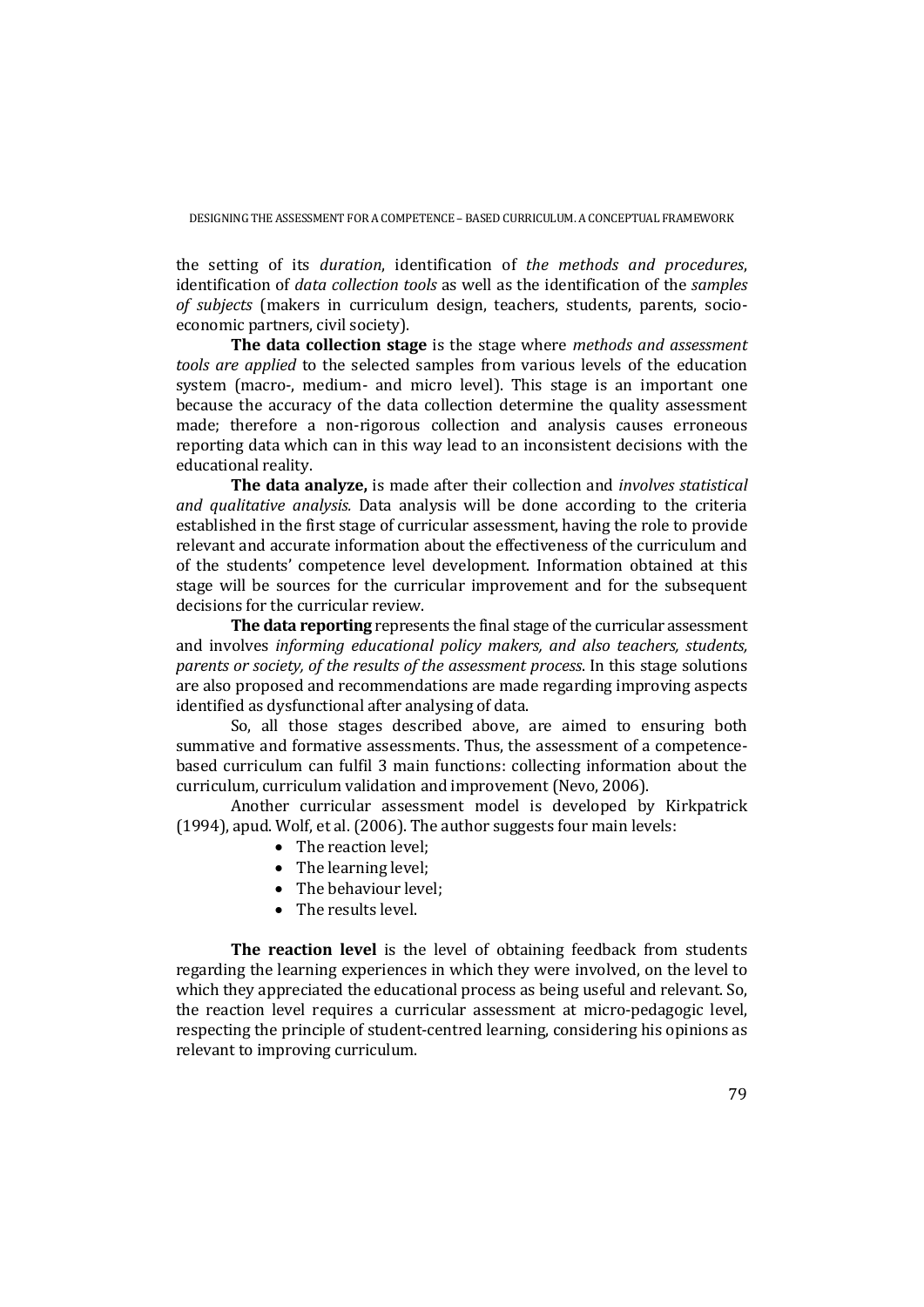**The learning level** relates to assessment of students and their level of competences development. The results obtained at this level will be, also in this case, sources for improving the curriculum and the educational process. Therefore, the results obtained at this level will be sources of reflection for the teachers. 

**The behaviour level** is the level of identification in practical contexts of the efficiency of the competences development. Therefore, additional to the learning level and interacting with it, the behaviour level aimed to identify the quality of transferring knowledge, skills and attitudes in practical situations.

**The results level** is the step of curriculum assessment with a high level of generalization, compared with the other three levels. Thus, this level aims to identify the overall performance and students competence development after several years of study. So the results describe an overall average of the success of the students after tests conducted at national or/ and regional level, practically presenting a summary analysis of the facts.

Summarizing the considerations regarding the levels and the stages of the curriculum assessment, we propose the figure below to sum up the philosophy of the assessment of a competence-based curriculum:



Figure 1. Levels and stages of the curriculum assessment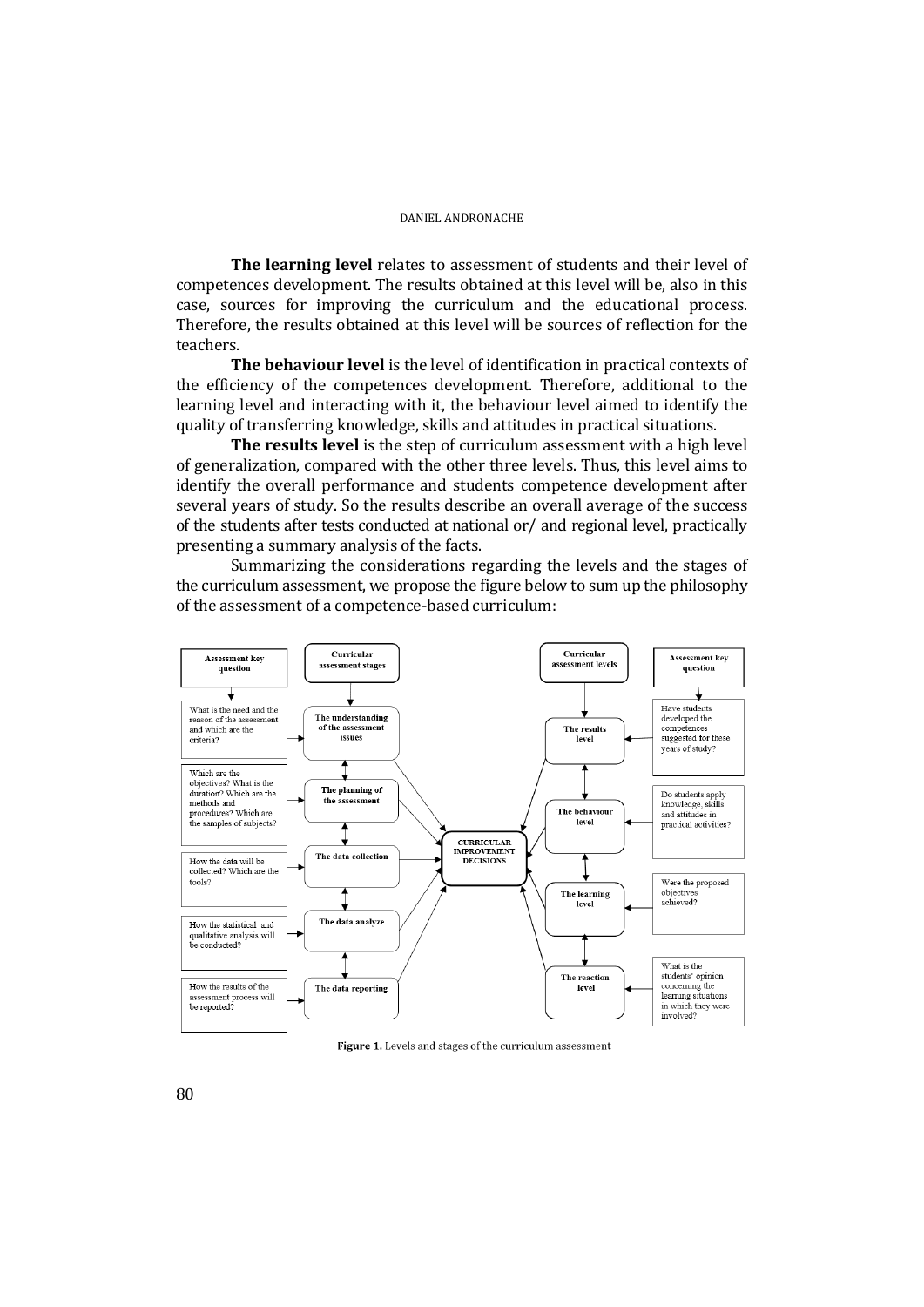### **Conclusions**

In conclusion, analysing the characteristics of the four levels and the characteristics of the five stages of curriculum assessment, it can be concluded that they are correlated. Every level and stage helps to assess a particular segment of the curricular process, but all seen overall provides information about the efficiency and functionality of the curriculum, in a systemic approach. So, the competence-based curriculum assessment is very important because we can not speak about a coherent design of the competence-based curriculum in the absence of a coherent vision on how to measure the effectiveness of it.

### **R E F E R E N C E S**

- Andronache, D. (2014). *Proiectarea curriculumului centrat pe competenţe. Perspective analitice și investigative.* București: Editura Universității din București.
- Andronache, D., Bocoș, M., Neculau, B. (2015). A systemic-interactionist model to design a competency‐based curriculum. *Procedia. Social and Behavioral Sciences.* Philadelphia: Elsevier, 717 - 721.
- Barrett, G.V., & Depinet, R.L. (1991). A reconsideration of testing for competence rather than for intelligence. *American Psychologist*, 46, 1012-1024.
- Bennet, N., Dunne, E., Caree, C. (1999). Patterns of core and generic skill provision in higher educatin. *Higher education* 37 (1), 18-27.
- Bocoş, M. (2008). *Teoria curriculumului. Elemente conceptuale şi metodologice.* Cluj‐ Napoca: Editura Casa Cărtii de Stiință.
- Dooley, K.E. et al. (2004). Behaviourally anchored competencies: evaluation tool for training via distance. *Human Resource Development International,* 7 (3), 315‐ 332.
- Jeris, L.; Johnson, K. (2004). Speaking of competence: toward a cross-translation for human resource development (HRD) and continuing professional education (CPE). *Academy of Human Resource Development Annual Conference: proceedings,* 2*,* 1103‐1110.
- Korthagen, F.  $(2004)$ . In search of the essence of a good teacher: Towards more holistic approch in teacher education*. Teaching and teacher education*, 20 (1), 42‐56.
- Kouwenhoven, W. (2010). Competence-based curriculum development in higher education: some African experiences. In Cantrell, M., Kool, M., W. Kouwenhoven (Eds.) (2010). *Access & Expansion: Challenges for Higher Education Improvement in Developing Countries*. Amsterdam: VU University Press, 125‐146.
- Mirabile, R.J. (1997). Everything you wanted to know about competency modeling. *Training and Development*, 28, 73‐77.